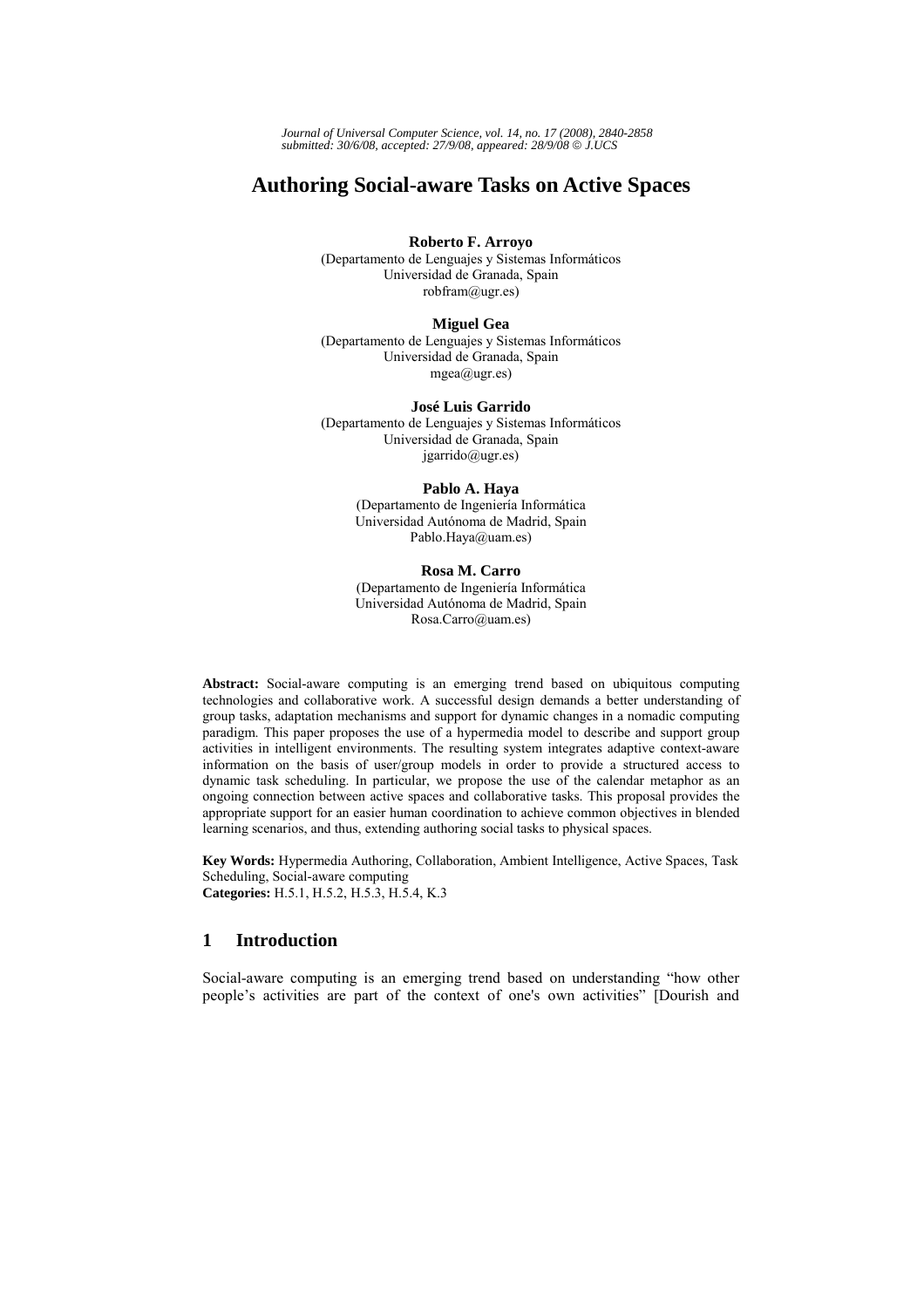Bellotti 92]. It has been successfully followed in different types of Web-based community models (on-line communities, wikis, blogs, instant messaging, or business models), supporting an effective human collaboration [Gutwin and Greenberg 04]. Connections with the physical world represent a further step, facilitating the understanding of different activities, as well as spatial-temporal relationships between them. In order to improve user's experience it is necessary to pay special attention to the integration of information interfaces into the actual, ubiquitous environments; many invisible computers and devices are available throughout the physical environment allowing access to shared information at any time and place [Weiser 91]. This approach is rooted on the Ambient Intelligence [Ducatel et al. 01] paradigm. It constitutes an advance in the user-centred approach for computer applications, adding natural interaction on computerised environments, also called Active Spaces.

Within communities, explicit collaboration is indispensable to achieve common goals. Context information is required for a better understanding of other users' activities, locations and identities, along with current and future plans, and resource status (available resources). Besides, users should access the information the way they wish. Therefore, it seems reasonable to use Adaptive Hypermedia [Carro 99] taking into consideration context information (devices and locations) and user's preferences.

The work presented in this paper focuses on supporting communities in nomadic computing environments taking into account contextual information, mainly especially related to actors, activities and resource management. It makes possible the creation of a system supporting and managing task scheduling in collaborative intelligent environments [Martin et al. 06]. For such purpose, task models [Diaper 02] have been created to represent user's activities and scheduling, as well as resources being shared by various users [Garrido et al. 05]. A suitable representation of this domain is required to identify each relevant and meaningful entity involved in context adaptation. In that sense, AH allows tailoring the domain content based on user's model and context.

This proposal will be applied to a blended learning (b-learning) case study in which on-site traditional classes and on-line activities are performed. In such as a blearning scenario the following circumstances are present [Abowd 99]: i) users play different roles (teacher, student or staff), ii) several kinds of tasks are carried out (meetings, classes, seminars...), iii) tangible resources must be handled (classes, electronic whiteboards, laptops, PDAs, projectors), and iv) different media are available (slides, hypermedia pages, exam-copies, etc.). The use of models representing all these elements is necessary for managing context awareness and task resources, but also mechanisms for hiding irrelevant information to users are needed. In order to address the complexity of such scenario, we propose the use of a calendar metaphor based on hypermedia navigation to aid users to schedule contextualised tasks in Ambient Intelligence environments. In particular, the proposal addresses the representation and management of groups (roles, actors and policies), activities, and other key context-aware information (such as location, identity, and resource state) to support and assist current and future learning activities. This management allow us to consider social awareness in physical spaces as a new dimension to design learning tasks using adaptive hypermedia models.

The rest of the paper is structured as follows. Section 2 presents the basis of this research focused on collaborative task modelling and development of Ambient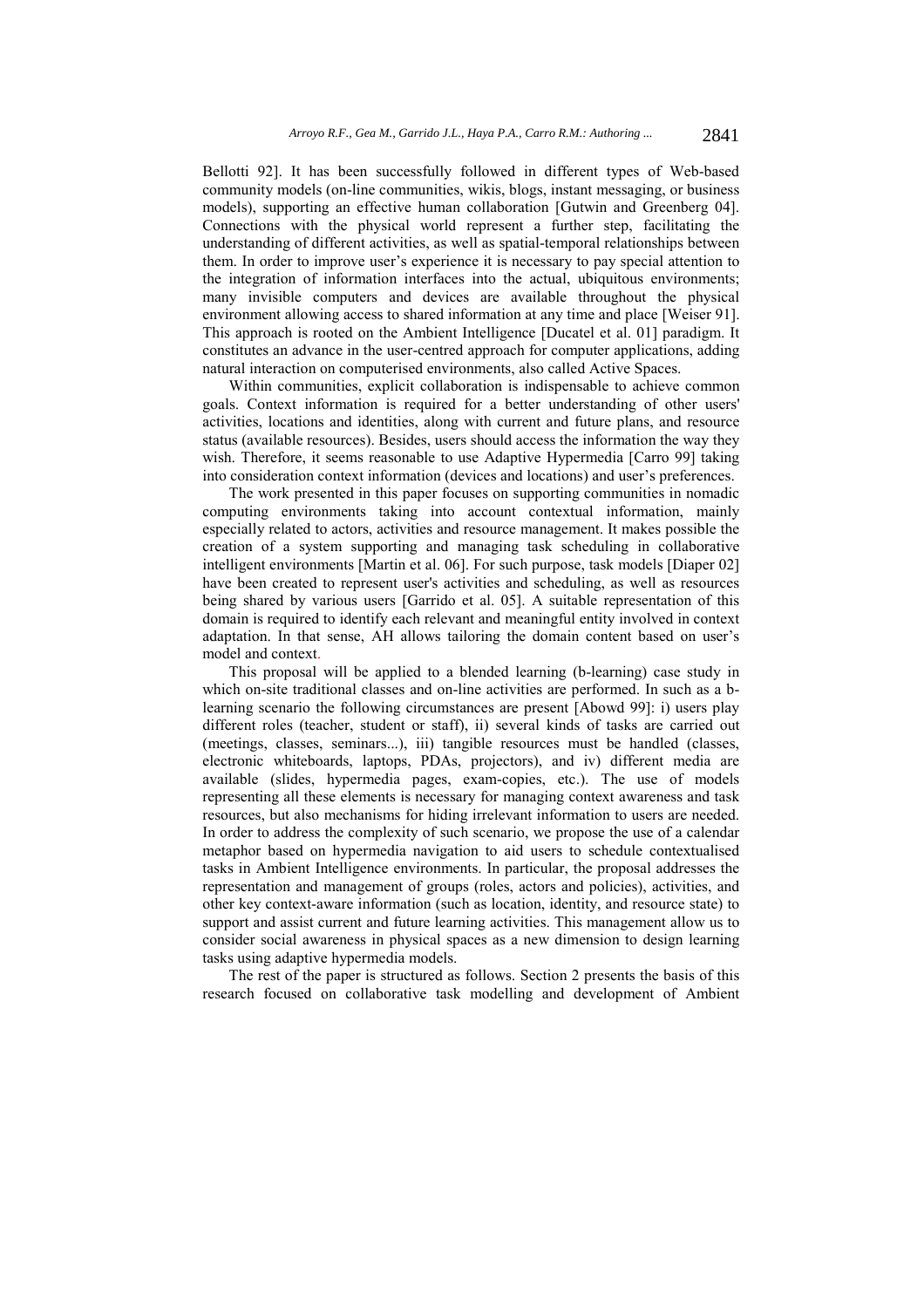Intelligence systems, in which the calendar metaphor is used for a context-aware activity scheduling. Section 3 shows the integration scheme of this research in a layered architecture using hypermedia as the underlying model to preserve socialawareness information. Section 4 describes the implementation of this proposal in a laboratory at the Universidad Autónoma de Madrid. Finally, Section 5 summarises the main contributions and outlines future research.

# **2 Background**

This section introduces the three cornerstones of this research work in the following order: social scheduling techniques using the calendar metaphor, task-based modelling, and Ambient Intelligence (AmI) systems.

## **2.1 Scheduling Using Calendar Metaphor**

Social-awareness implies understanding the context of a group when its members work together [Erikson and Kellogg 00]. Difficulties arise when groups belong to wide and complex organisations. In this context, users share common tasks playing different roles with specific time/space matrix constrains (e.g. synchronous and longlife collaboration in distributed spaces). On the one hand, time represents a granular approximation to tasks (past, present and future), giving information about which users and resources are involved in each activity too. On the other hand, space dimension suggests the need of a location mechanism, for example, to find out resource availability. Hence, the level of detail of the information to be managed constitutes another issue to take into consideration.

Calendar metaphor is a well-known simile that has traditionally been perceived as both individual and group tool for task scheduling (events, meetings, and so forth) using different granular temporal dimensions for planning [Beard et al. 90]. The digital family calendar [Mackinlay et al. 94] is a physical digital resource providing good results as a planning tool. Visualization [Bardram and Hansen 04], connection with physical world [Neustaedter and Bernheim Brush 06] and social awareness (knowing the other's related task) are important challenges to be addressed. In this direction, for example, calendars that include a basic location-aware mechanism for family members usually provide an adequate group-aware coordination support.

Simple changes in real world, such as somebody enters/exits a room and new events to be inserted, may affect the plans already registered in the calendar or current or future activities. Therefore, the tight interconnection between the calendar (task world) and physical world requires the support of a dynamic model allowing users to be aware of related tasks. Moreover, a calendar contains a temporal task representation of each entity (user, artefact) with information about the physical location for activity accomplishment.

In b-learning scenarios, activities are represented as tasks in the calendar. Different actors share common tasks (lectures, tutoring sessions, practical tasks, etc.) to be accomplished in active spaces. The system is aware of context (i.e. current user location). When dealing with variable information, it is necessary to manage change propagation properly and consistently by adding, modifying or removing relationships between entities, due to task are context dependent. For example, in our sample b-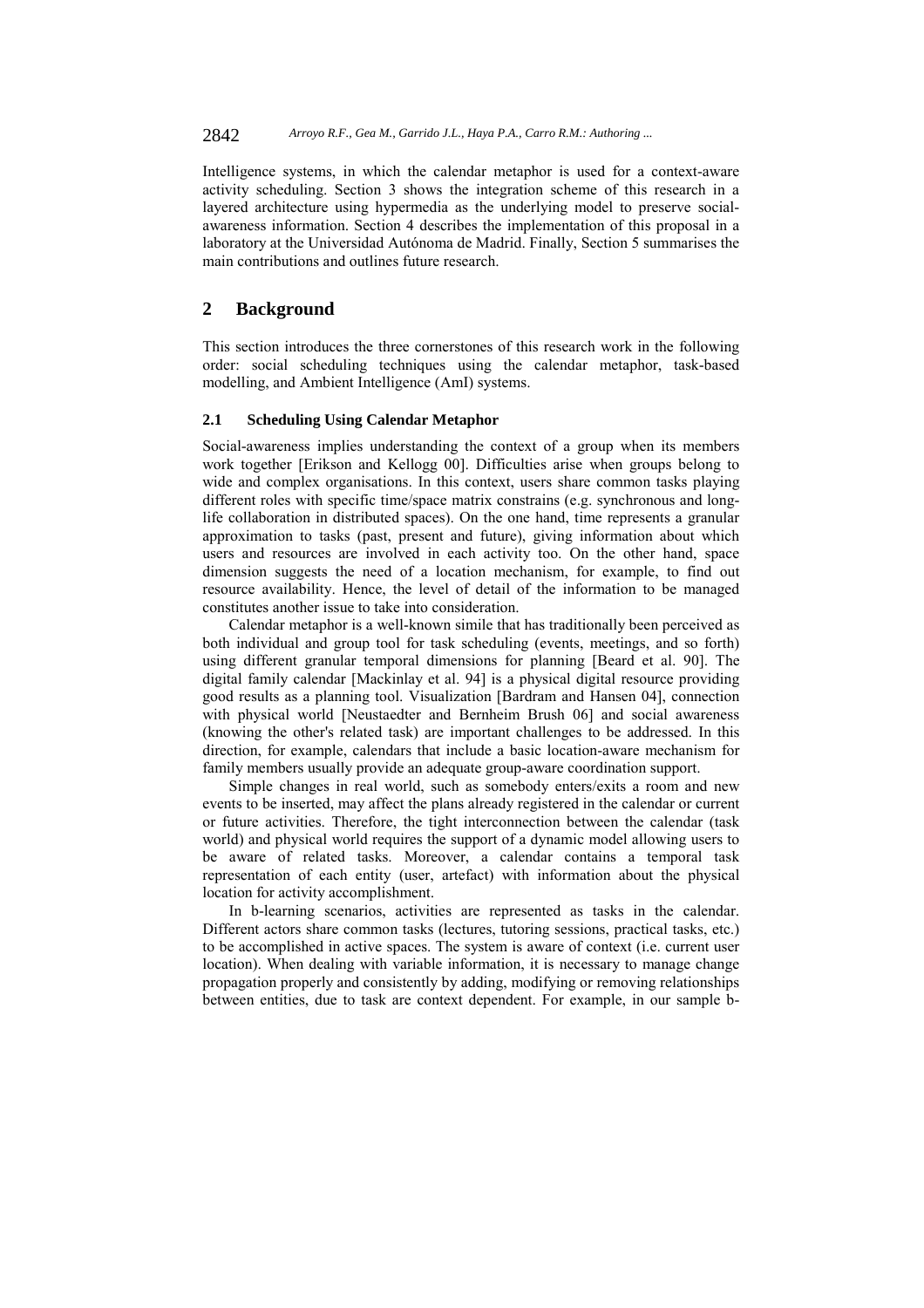learning scenario, Mairi (the teacher) decides that next week, an extra face-to-face Programming course class will be held in a laboratory (instead of in the usual classroom), in order to solve practical problems. Decision support is a basic social aware mechanism to help her in this situation in the following way: Which are the free time slots for Mairi? And which are those for the students? Which laboratories are free at that time? Do these laboratories have the required characteristics and resources?

Social awareness requires the understanding of common tasks and user's context to manage these situations dynamically. As resources are shared by different users, once solution to that dynamic new situation has been found, for example, when a free time slot and the suitable laboratory to hold the class have been found,, all the users should be able to observe the resulting state, that is, teacher and students should be notified about the assigned date and class. Scheduling and planning bearing in mind preferences or restrictions have been widely studied [Brzozowski et al. 06] through a range of different techniques. Scheduling refers to allocation and cancellation tasks. Since previous scheduled tasks (i.e. to give classes) may change according to other new scenarios, it is important to implement an efficient notification mechanism and know the general context in order to understand current states and future availabilities.

Context awareness means that changes in current active spaces can be detected, identified, represented and reflected. The inherent complexity managing context awareness is due to various reasons. Firstly social communities usually apply rules and common practices to solve problems on the basis of, for instance, priority policies for fulfilling specific requirements (e.g., taking into consideration teacher's restrictions before students' ones). Secondly,usability implies that information should be easy to use and understand, and should also be adapted to user's preferences and devices to be used (PDA, phone, etc.). Finally, time should be managed at different levels to support better the variability in task duration [Ning et al. 02]: temporal planning can cover days, weeks or even semesters, and therefore a proper level of detail is needed in each case (hiding irrelevant information). The fuzzy nature of human time [Payne 93] must also be considered. In [Kutar et al 00] is addressed the difficulty of managing statements with both contextual and fuzzy semantics, such as the precise meaning of the statement "on the same day".

When people use calendars to schedule tasks or other types of appointments, they unconsciously perform different operations on the calendars. For example, when two people are trying to arrange a meeting in a given week, they try to find a common free slot in both calendars. Unconsciously, what they do is to combine both calendars for that week, and search for free slots. Similarly, we can outline two additional operations [Harris and Stocker 98]: intersection and difference. The former is useful to see common events between calendars, and the latter is used to exclude certain kinds of events from a calendar.

The tasks are common to more than one personal calendar, which is important for a correct understanding of calendar operation within the system. The union operation denotes the set of task that are obtained from the combination of two or more calendars (each cell may contain one or more activities denoting parallel activities). Intersection obtains common tasks for the same periods of time. Difference represents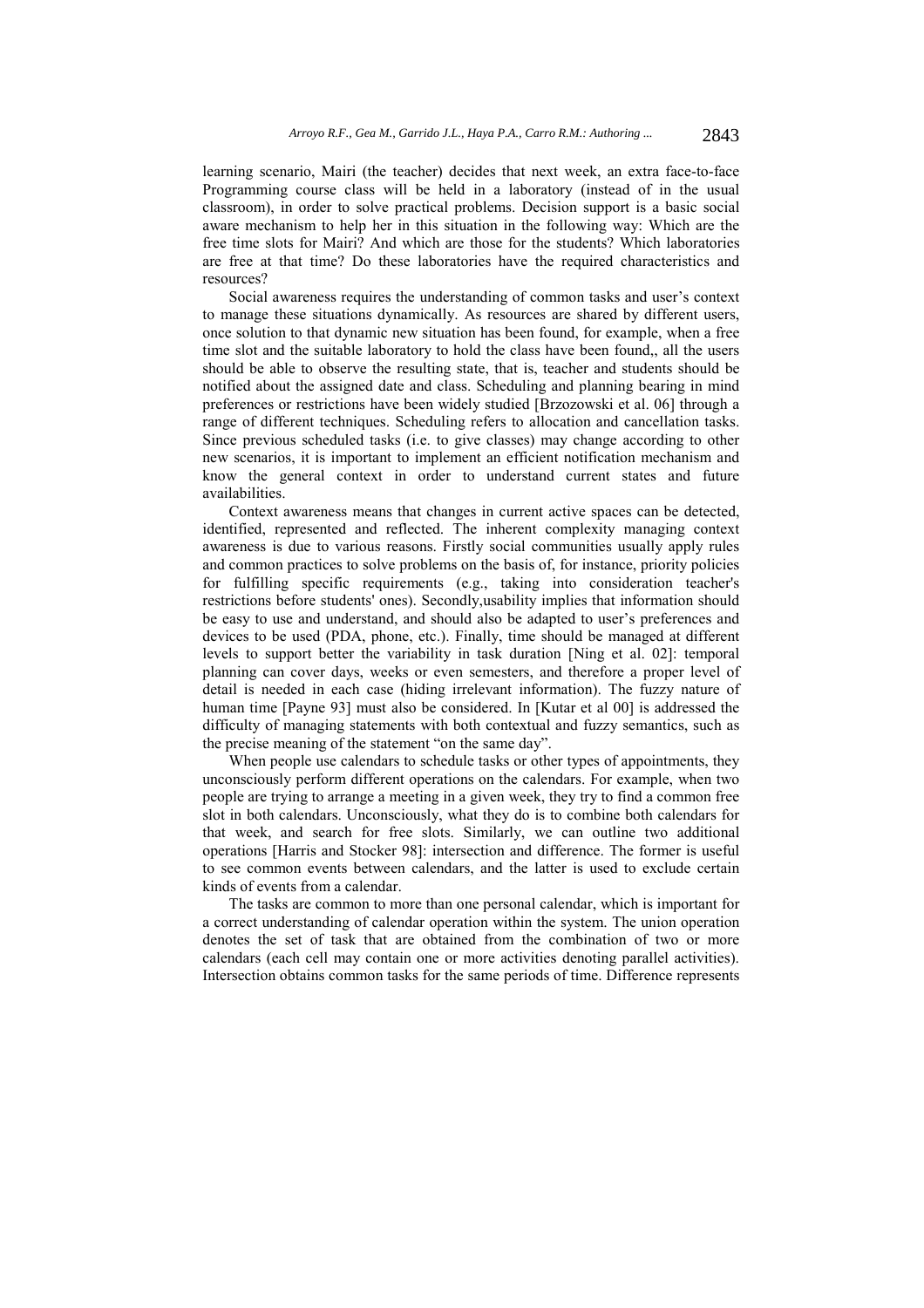the set of activities that does not overlap with other planned activities, that is, the set of activities that could be shared in both calendars if it is necessary.

#### **2.2 Task-based Model for Community Support**

Systems supporting complex social interactions and dynamics require specific models to represent collaboration and behaviour. In order to address their complexity, we adopt the task- and behaviour-based approach provided by the AMENITIES [Garrido et al. 05], a conceptual and methodological framework for modelling cooperative systems.

Figure 1(a) shows the concepts present in the conceptual framework AMENITIES, as well as their relationships, using a UML class diagram. In this conceptual framework, an action is an atomic work unit. Its event-driven execution may require, modify or generate explicit information. A subactivity is a set of related subactivities and/or actions. A task is a set of subactivities intended to achieve a certain goal. A role is a descriptor for a set of related tasks to be carried out. An actor is a user, program, or entity with certain acquired capabilities (skills, category, etc.) that can play a role in the execution of actions (using artefacts). A group performs certain subactivities depending on interaction protocols. A cooperative task must be carried out by more than one actor. A group is a set of actors playing roles that perform one or more cooperative tasks. A group may comprise subgroups. A law is a limitation or constraint imposed by the system which is used for adjusting the set of possible behaviours dynamically. An event represents the occurrence of a significant fact in the system. An organization consists of a set of related roles. Finally, a cooperative system is composed of organizations, groups, laws, events and artefacts.

In [Arroyo et al. 06], the conceptual model for a specific system is translated into a structured semantic network representing concepts (entities) and relationships. Figure 1(c) shows the semantic network generated with this model for an example of class arrangement, where elements from new and conventional models (e.g. spatial location and task models respectively) are considered. The figure shows some elements related to the actor Mairi, who is playing the role *Teacher* while carrying out the *GiveClass* task.

# **2.3 Active Spaces**

The goals of this research is the development of active spaces for social aware task scheduling, which was a key topic to be addressed in project U-CAT (Ubiquitous Collaborative Adaptive Training) [UCAT]. In this project, a framework was developed to support a seamless integration among different pervasive components from different heterogeneous technologies (physical devices and TCP/IP networks) using adapted interaction and natural interfaces [Montoro et al. 04]. As ubiquitous systems, Ambient Intelligent environments are composed by an infrastructure of sensors and actors. With the aim of separating low-level sensor data processing from high-level applications, we need to introduce a middleware layer that fetches data from sensors and converts them into a format comprehensible before distributing to other related applications. Using this middleware, labs are controlled through Web interfaces or natural spoken language [Montoro et al. 04b], as illustrated in Figure 1.b.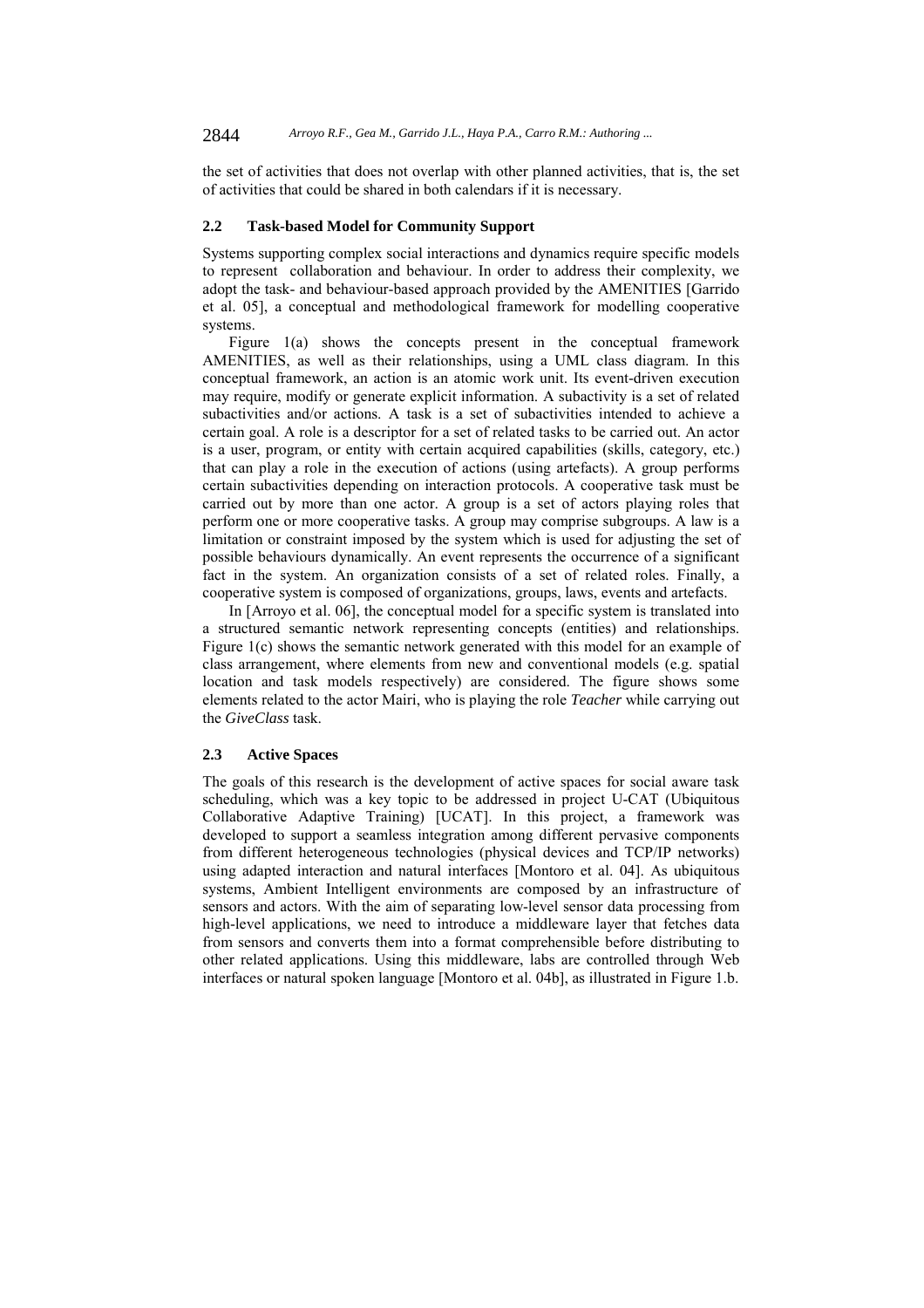The proposed system supports a context layer based on the blackboard metaphor [Haya et al. 04], which stores a world model using a semantic network as described in next section. This model stores all the relevant information and is used for asynchronous information querying. Figure 1.c) shows the semantic model and the mapping between entities and physical resources. Context-aware information is maintained in this model since changes are automatically reflected on it. Therefore, each time the blackboard is accessed, the semantic network is queried.



*Figure 1: a) AMENITIES, main concepts for task modelling; b) The U-CAT laboratory: Web interface and on-line camera screen; c) Semantic model entities corresponding to physical entities* 

Regarding ubiquitous systems, some quality attributes that characterize them are: scalability, since a b-learning system can contain more than a hundred participants and the system must manage only relevant information [Mackinlay et al. 94] with an expected time response which should be independent of the number of users; privacy [Boyle 03], since information should follow a restrictive policy, and must also administer time intervals for private use (users can decide whether to make tasks visible to other ones); and remote notification, since information may be obtained anywhere at any time. Notification mechanisms can be delivered according to different strategies and criteria [Andueza and Carro 06] to represent changes in task scheduling according to personal preferences (e.g. user's status) or system congruence (e.g. change of labs state) to prevent annoying situations [Werle and Jansson 02].

# **3 A Proposal for Interfacing Social-Awareness**

This section describes a smart system that uses adaptive hypermedia to support navigation through a semantic model connected with the physical world. Its benefits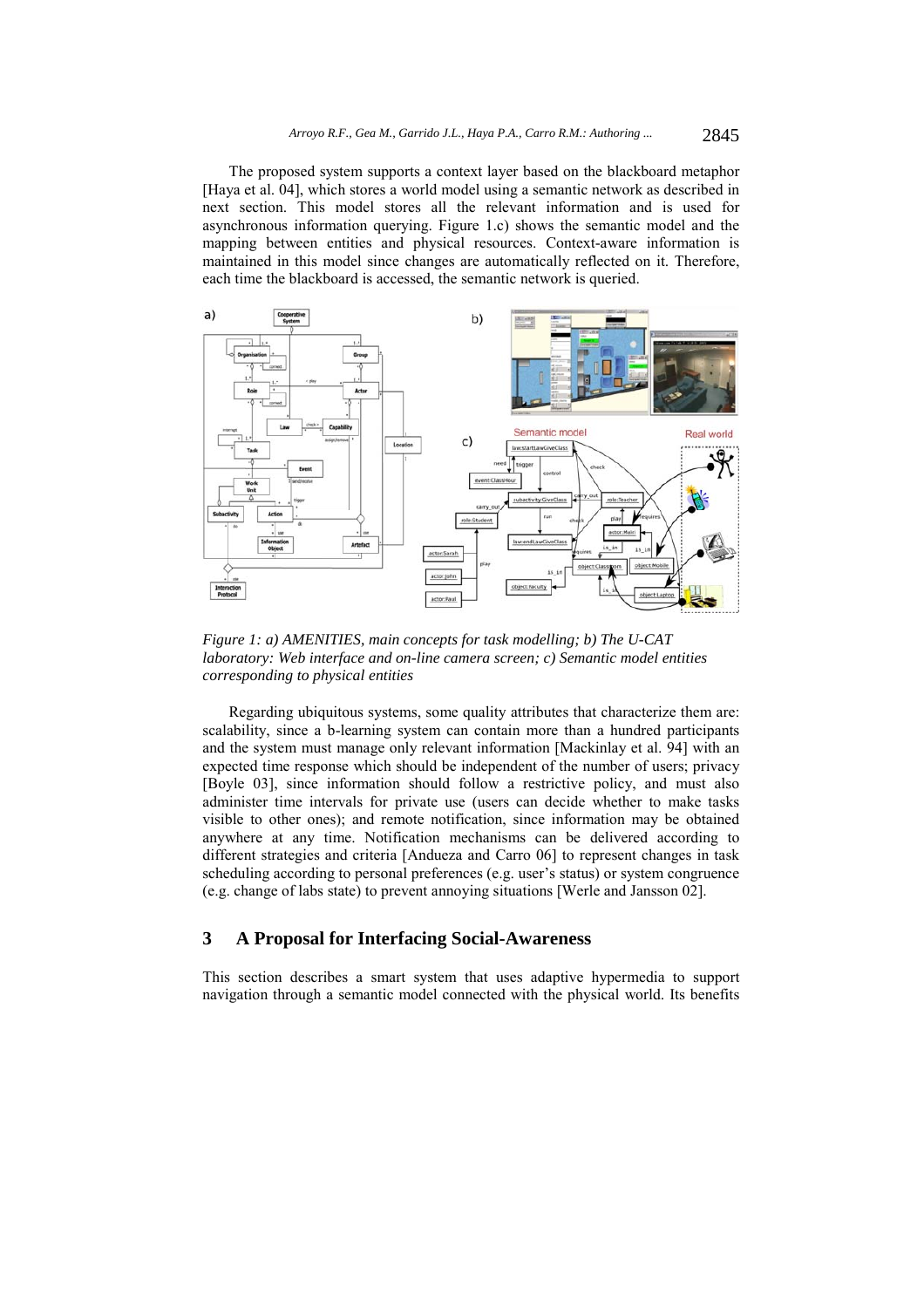are user friendliness, adaptation capabilities and, especially, that it constitutes a valuable help for group awareness activity design, since it can be used as support for authoring activities in the context of active spaces.

The system consists of three layers, as shown in Figure 2. The first layer, called *the calendar layer*, represents the user interface and offers scheduling functionality to the community. This calendar model relies on the second layer, which is based on *the hypermedia network*. The hypermedia network retrieves and organizes the information contained in the third layer, *the semantic model layer*, which is in charge of supporting the navigation mechanism. In this layer, the underlying information about physical active spaces is also associated with each task and its other related concepts (roles, actors, etc.).

The calendar metaphor provides a view of the system (users, activities and resources) using a typical time slice. The user can navigate through hypermedia whilst perceiving temporal and semantic relationships. Each entry is linked to a hypermedia node (e.g. ClassHour event.) For example, Mairi gives a lecture in classroom A2 at 12:00 on Monday. She annotates the meeting in the system. Relationships are, therefore, created between Mairi and other entities: the teacher role, the classroom A2 and Monday at 12:00.

The system behaviour is addressed in two different ways. Firstly, entities are physically located on active spaces, so changes on, for instance, location, are directly reflected in the semantic network. Secondly, actors (users or agents) schedule future tasks using the calendar, tagging new information directly on the hypermedia model, which is led to the semantic network as future events to be also scheduled.



*Figure 2: The system is structured in three layers: calendar-based user interface, hypermedia network and semantic model layer*

The composition of these layers and the transitions between them, as well as the semantic network filtering through the calendar, are explained in the following subsections.

#### **3.1 From Calendar to Hypermedia Network**

The calendar-based interface offers functionality for social scheduling and filtering. The calendar gathers relevant information about users, tasks and resources using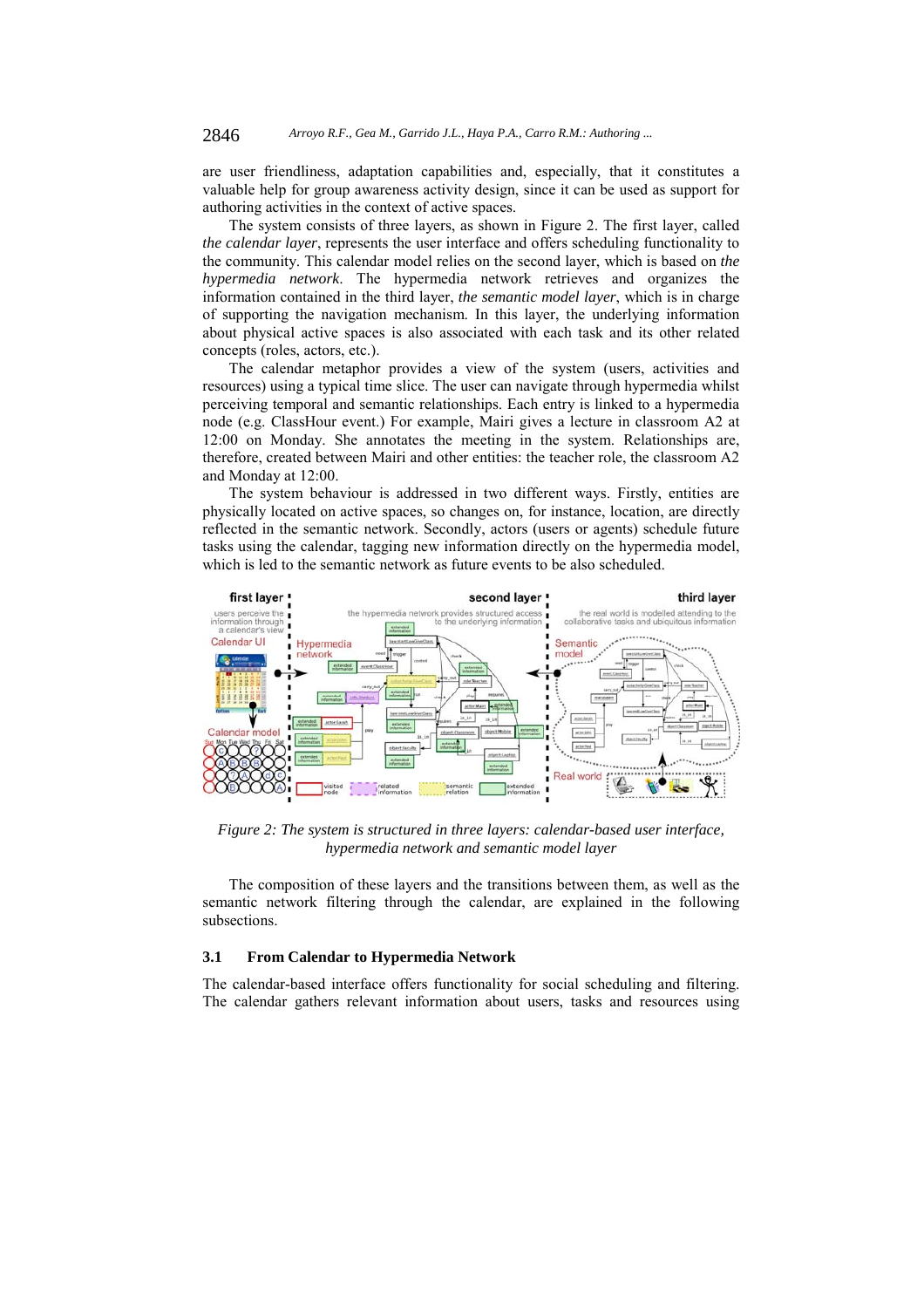pointers to the corresponding hypermedia nodes. The hypermedia nodes link to their corresponding semantic elements in the underlying layer. In this way, dynamic modifications in the semantic storage are instantly reflected into the hypermedia network and also in the calendar layer. Thus, the calendar presents a time-based view of the hypermedia network. Calendar cells are filled with pointers to the corresponding elements (tasks, roles, actors, objects...), and the user chooses the desired time slices or elements in order to proceed.

Task scheduling starts from users' actions on their calendars. For example, when two people are trying to arrange a meeting at a given week, they try to find a common free slot in both calendars. This implies to match both calendars in order to obtain free slots for that week, which is supported by the system. Two additional operations can also be used to obtain different information [Arroyo et al. 06]: intersection (to find common events between calendars) and difference (to exclude certain kinds of events from a calendar).

Filtering is essential to navigation. Thus, the user can select the information to be showed. Groups of interest and node restrictions can be established. The calendar supports filtering by taking into account different types of restrictions such as primary elements (actors, tasks, locations...), relations (actors playing specific roles, tasks requiring certain objects...), dates (next week, tomorrow, less than a month, next hour...), etc.

The calendar interface must display readable information, and the hypermedia network provides it. In order to support navigability, information related to neighbour elements must also be retrieved. This process is done in three stages, as represented in Figure 3. Firstly, direct information is retrieved (i.e. for a given actor, his/her icon or surname). Secondly, the related information is obtained from the semantic relationships, for example, for a task the laws to be satisfied before starting. And finally, the information is retrieved navigating through relevant semantic links (i.e., in order to get the tasks in which an actor is taking part, one needs to navigate from actor to role and from role to tasks).

Additionally, a navigation-awareness mechanism has been incorporated to let the system itself be conscious about who is navigating at each time and which node is being visited. This hypermedia network stems from applying a simple mapping between model entities and hypermedia elements, generating a view-like explicit hypermedia network through which the users can navigate.

The semantic network is in charge of providing adaptation to the user. Different actors may have different preferences about displaying the same information. Moreover, each different role that a certain user can play has additional preferences associated. It is possible, then, to provide adaptation to different users that play the same role. In addition, every type of task may be navigated in a different manner attending to its different nature. Therefore, preferences for tasks are also stored. The most appropriate set of information and navigation links for each user, according to the role and task he is visiting, can be presented at each time.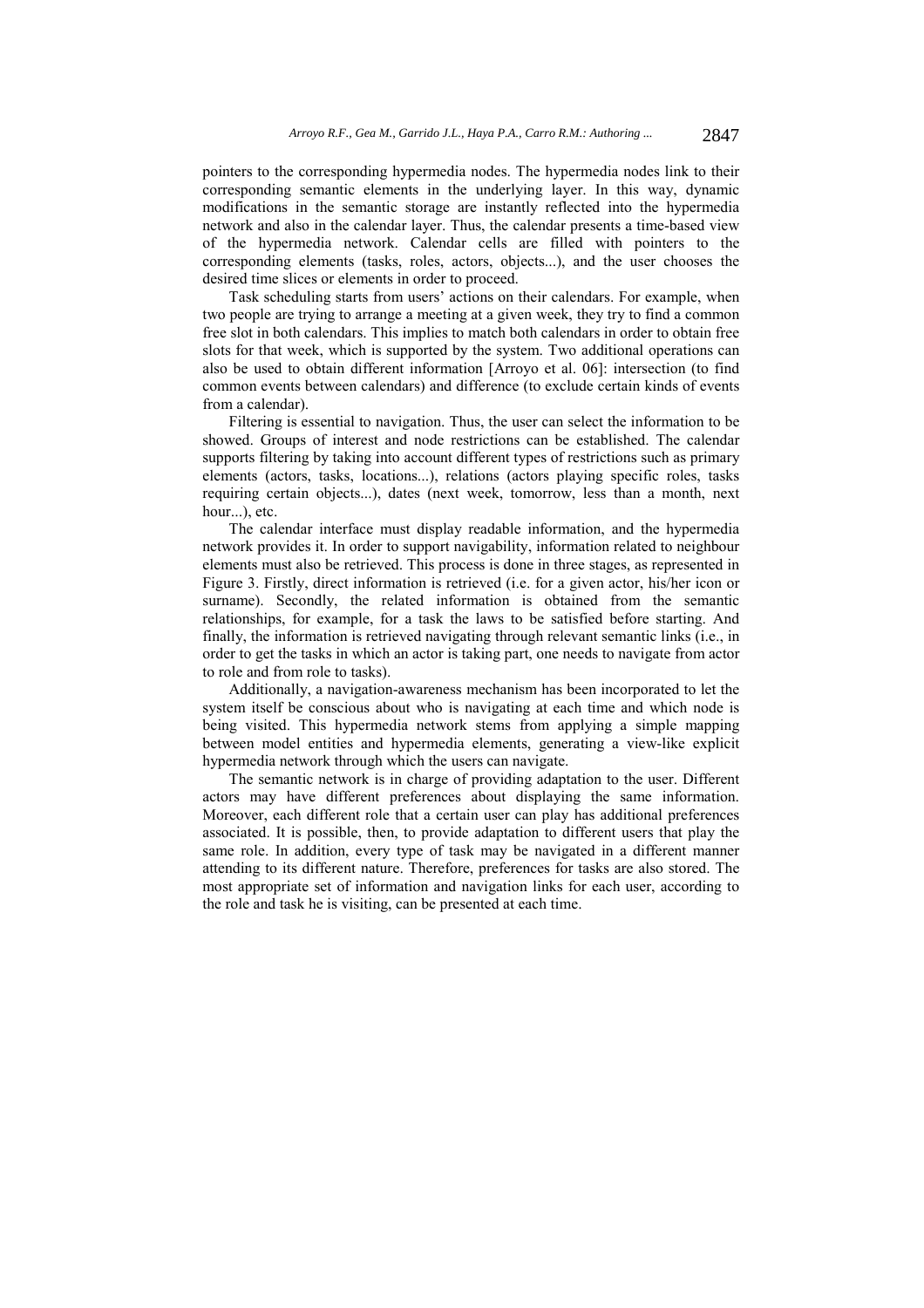

*Figure 3: The hypermedia network is generated by adding additional information to the semantic network* 

Each new entry in the calendar is mapped onto a task pattern in the hypermedia model. For example, task "GivePresentialClass" automatically defines an entry point connected to the corresponding nodes (where:location, when:date, duration:time, members:students, material:slides). This information can be filled in with contextaware information, i.e., a free class chosen automatically for that date (querying available ones), or a common free hour selected between those available at each student's calendar. Thus, when Mairi annotated the class in classroom A2 on Monday at 12:00 a new entry was inserted in her calendar. Additionally, entries in the classroom and students calendars were created too. All the entries have their corresponding relations with other entities. Mairi accesses to this information through a calendar's view, showing the classroom icon, student photographs and additional textual information obtained from the hypermedia network: actors, roles, tasks and other objects are connected to a related hypermedia node with this kind of information.

#### **3.2 From the semantic network to the hypermedia model**

The hypermedia network is built on top of the semantic network defined by the design model. Semantic network nodes are mapped to hypermedia nodes, and the relationships between them are mapped to hypermedia links that can be used for navigating. Using this consideration, one can think on an initial hypermedia network in which nodes represent actors, tasks, roles, etc. Starting from a node, one can navigate towards semantically related nodes. Changes in context (e.g. a teacher is entering the classroom) produce changes in the entity location, which are consequently propagated to the hypermedia network.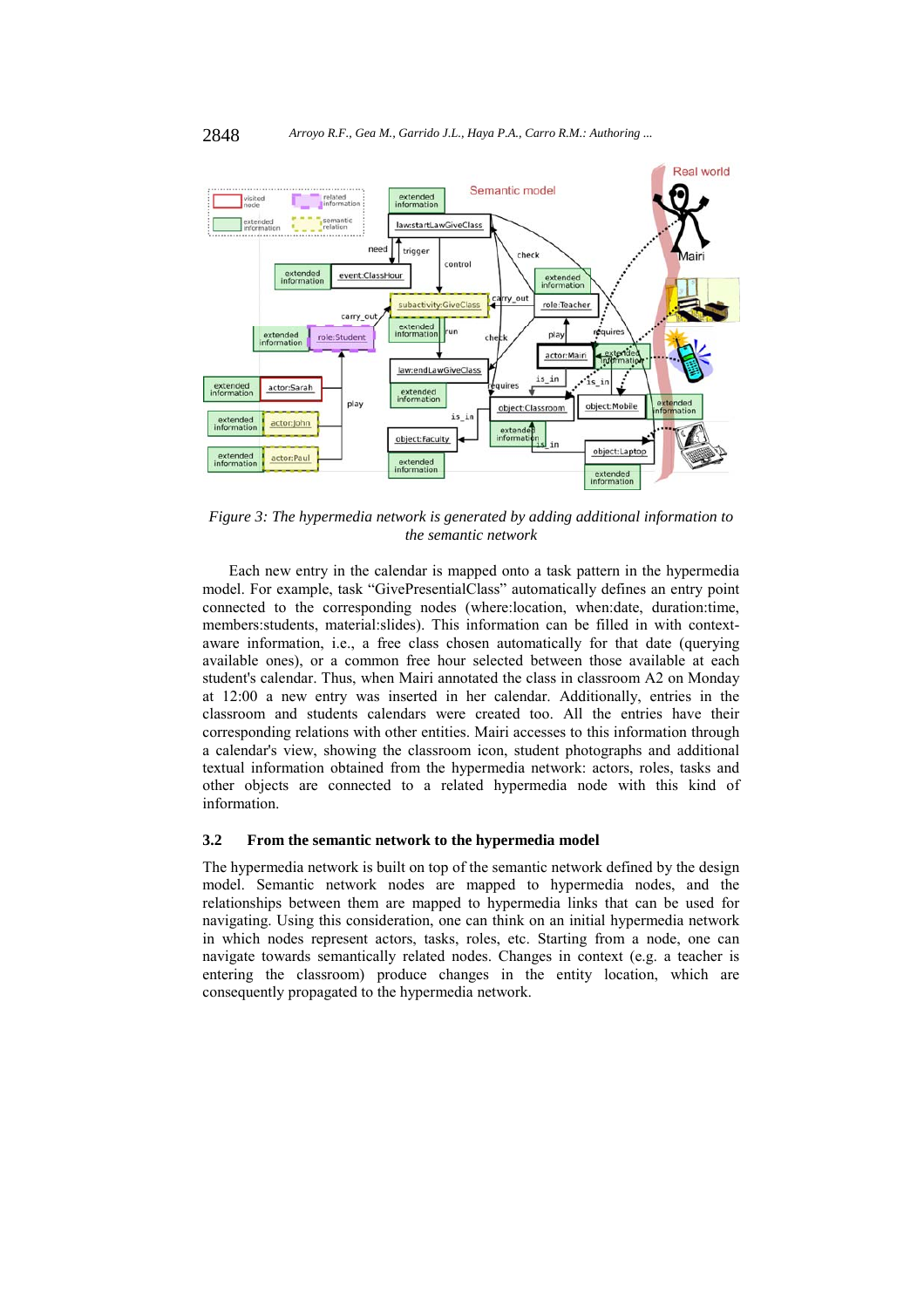Interesting feedback is provided when the semantic network is updated as a result of changes. For example, when the class was planned and inserted in the calendar, 12:00 was set as the starting time. In fact, the "Class time" event reminds Mairi and her students the class starting. Yet the class starts when Mairi "enters" classroom A2 (Mairi's location is updated). At this precise time, the hypermedia model represents the running task in Mairi and students' calendar, and each one knows the availability of the rest. This information is especially useful for other concurrent tasks, such as meetings or seminars. In such cases, even if the activity had been previously planned, if the location of, i.e., the department chair or the tutoring teacher is unexpectedly in class (or giving a seminar), his state will change automatically to busy and the others will be aware of this fact.

#### **3.3 Unifying Semantic Network Filtering Through Calendar**

A design model [Arroyo et al. 06] has been proposed on the basis of the AMENITIES conceptual and methodological framework [Garrido et al. 05]. This model includes tasks as first class elements for representing context information in AmI systems. In order to correctly integrate a scheduling system within a task model in AmI environments, a semantic model should be used. Necessary flexibility can be achieved by calendar tools, and even intrusive and proactively reduced, making use of the increased knowledge about the activities occurring in the system. Figure 4 shows an example of the resulting semantic network in which common elements (e.g. spatial location and task model elements) are considered, comprising first class elements for information context, as well as the desired link between calendar scheduling and the system model, and the correspondence between the latter and the real world. The figure also shows Mairi's calendar, in which the planning of a future class has been highlighted. As this constitutes a relationship (not only a label) between the task and the time slot, a richer semantic model has been created to provide detailed information about actors involved in tasks, roles they are playing, required resources, etc.

We emphasize the benefits from semantic web in AmI environments for implicit scheduling, decreasing the overhead when users arrange tasks. Since our AmI model establishes a semantic network which combines elements from ubiquitous and taskbased models, when a task is defined, this network can be explored by navigating through the links and extracting the relevant information. For example, if we plan a class in classroom 3-A on Wednesday with Mairi as a teacher, even though Mairi notes down that this classroom is booked, we can create a calendar for classroom 3-A by showing the people who will be in it, using the information provided by all the users to complete new calendars. We should not forget that the system is dynamic and that users may change their position frequently. User location can be traced using these calendars, since they store not only future events, but also past and present ones.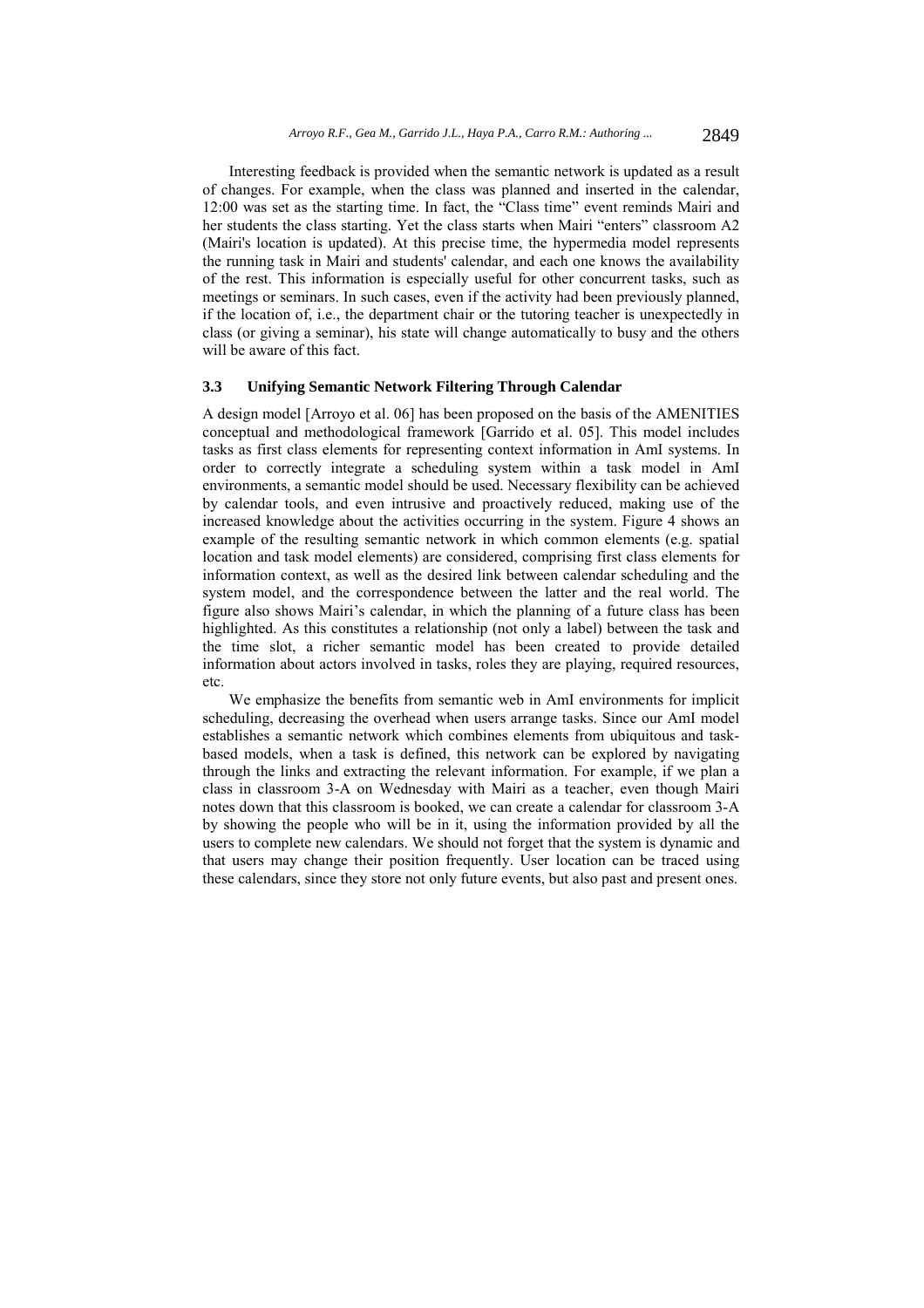

*Figure 4: The calendar annotates tasks with semantic information, providing a familiar interface.* 

Once the conceptual model for contextual information has been presented, the way in which different calendars can be built from the semantic network is explained as follows. A calendar is useful not only for users, since the calendar definition includes other entities. We consider the entire semantic network to be a set *S* and any calendar *C* is a subset of *S*. We define the following two attributes for any calendar *C*:

- Source: Entity interested in the calendar. Sources are denoted with superscripts ( $\hat{C}^{\text{source}}$ ). For example, we can write  $C^{\text{actors}}$  to define those entities (actors) who will be interested in the calendar. Attribute-value pairs can also be assigned to the source list. For example, *C*actors→{name=Mairi} defines a calendar in which Mairi is the selected entity. Relations *equal to* and *different from* can be used, as well as a list of values for the attribute. A specific source must be defined to create a calendar.
- Target: Entity that is important for the source. In other words, targets are entities aimed to be recorded in the calendar's time slots. Targets are denoted with subscript  $(C_{\text{target}})$ . If the target is not present, then all the entities are interesting for the source. For example,  $C^{a\text{c}tors}$  tasks will construct a calendar for actors in which their associated tasks comprise the entities to be noted down on it. Attribute-value pairs can also be specified, the same as in sources. For example, if someone wants to construct a calendar for actors containing any task except PlanClass, the calendar  $C^{\text{actors}}$  tasks→{name≠ PlanClass} must be defined.

Figure 5 represents the construction of the semantic network associated to calendar queries. We can establish the following equivalences between this notation and the previously used algebraic notation:

1. If a calendar contains Mairi's tasks ( $C_a$  or  $C^{\text{actors}\rightarrow{\text{(name=Main)}}}$  tasks) and another different one contains Pádrig's tasks  $(C_b$  or  $C^{actors \rightarrow \{nameP\{adrig\}}})$ , we can define  $C_a \cup C_b$  as  $C^{\text{actors}\rightarrow\{\text{name}=(\text{Main}, \text{Pádrig})}$  tasks  $\}$ .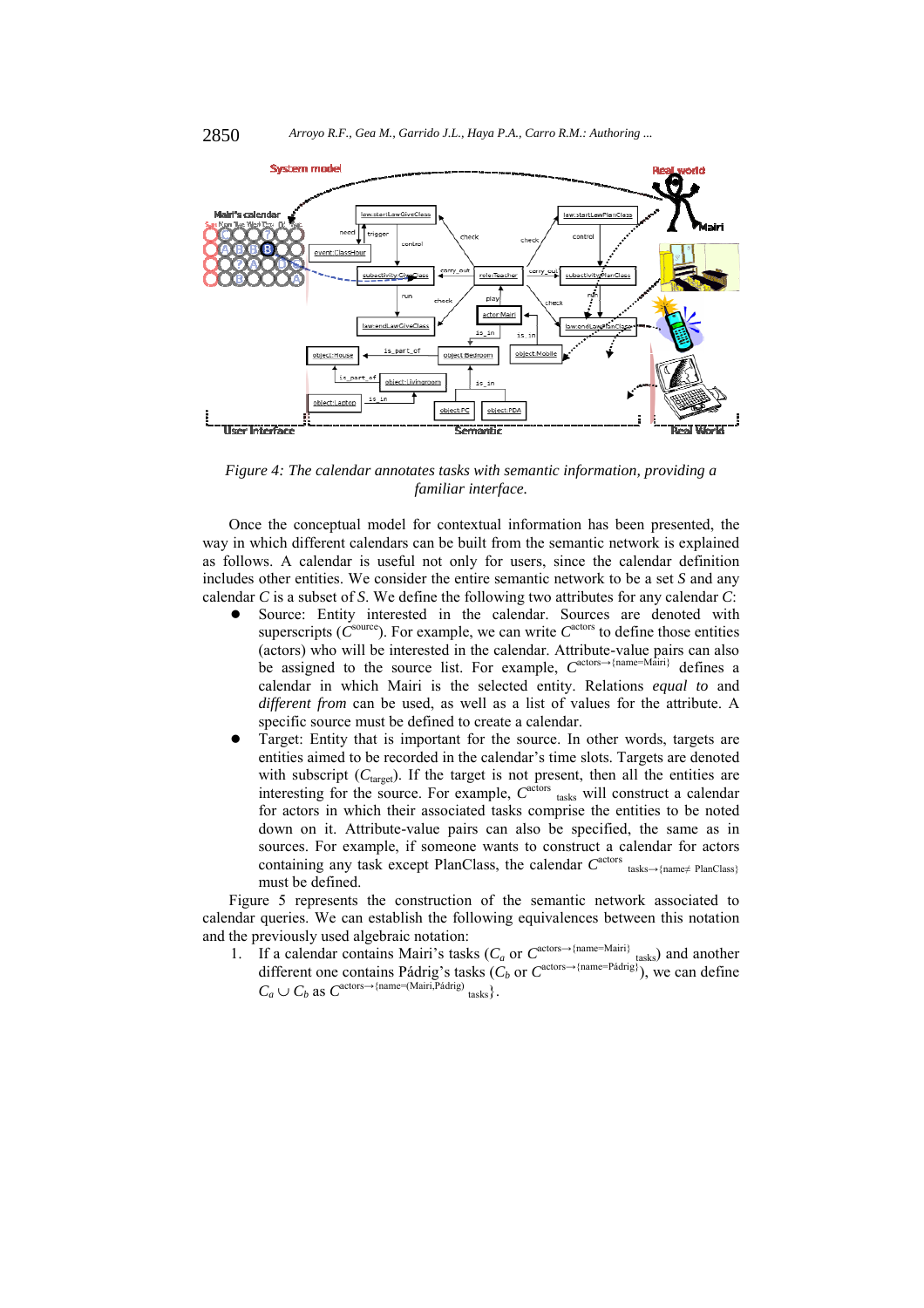2. If a calendar contains Mairi's tasks, the intersection of the calendar containing all actors' tasks  $(C_a \text{ or } C^{\text{actors}})$  and the calendar containing Mairi as an actor  $(C_b$  or  $C^{actors \rightarrow \{name=Main}\})$  is defined as  $C_a \cap C_b =$  $C^{actors \rightarrow \{name=Main\}}$  tasks. Similarly, if someone wants to get information about tasks in which all the actors, except Mairi, are involved, the corresponding sentence to be built is  $C_a \setminus C_b = C^{\text{actors}\rightarrow{\text{name}}\neq{\text{name}}\neq{\text{Main}};}}$ tasks.

This definition presents a degree of freedom that allows the definition of multiple views of the system as different calendars, it covers different needs by relying on the same information in a homogeneous way. For example, if someone wants to know where Mairi will be, a calendar such as  $C^{actors \rightarrow \{name = Main\}}$  locations can be generated. This sentence will create a calendar where Mairi is the actor. In this case, the interest is put on the source, and the location entities (target).

It can be concluded that the defined calendar extends the functionality delivered by conventional ones. By separating entities and different types of elements, a wider range of calendars can be specified. Moreover, different conceptions can be used for them, generating multiple homogeneous views of the global annotated network. In this way, the calendar flexibility can be increased, and the entities that someone is interested in representing can be specified by means of a timed tabular view.



*Figure 5: Construction of a calendar as a series of queries: a) the full semantic network; b) the semantic network with squares for the source entities (for example,*  the squares corresponding to actors are C<sup>actors</sup>); c) target established are represented *as circles entities (for example, if circles correspond to tasks, they are Cactors tasks); and d) individual specific square chosen as the source (for example, if the chosen square is Mairi, it is Cactors→{name=Mairi} tasks ).*

## **4 Prototype**

This section provides a general description of the first version of the prototype for the proposal described in this research. Firstly, we describe the design of a suitable scenario where actors interact within. Secondly, we present a brief analysis of the feasibility of the proposal on the basis of this prototype under development. Although it is very initial studio, the aim is to provide an informative approximation to the future behaviour of the system. Finally, some technical and relevant information about the user interface implementation is described, in particular, the web-based navigation support for the calendar execution.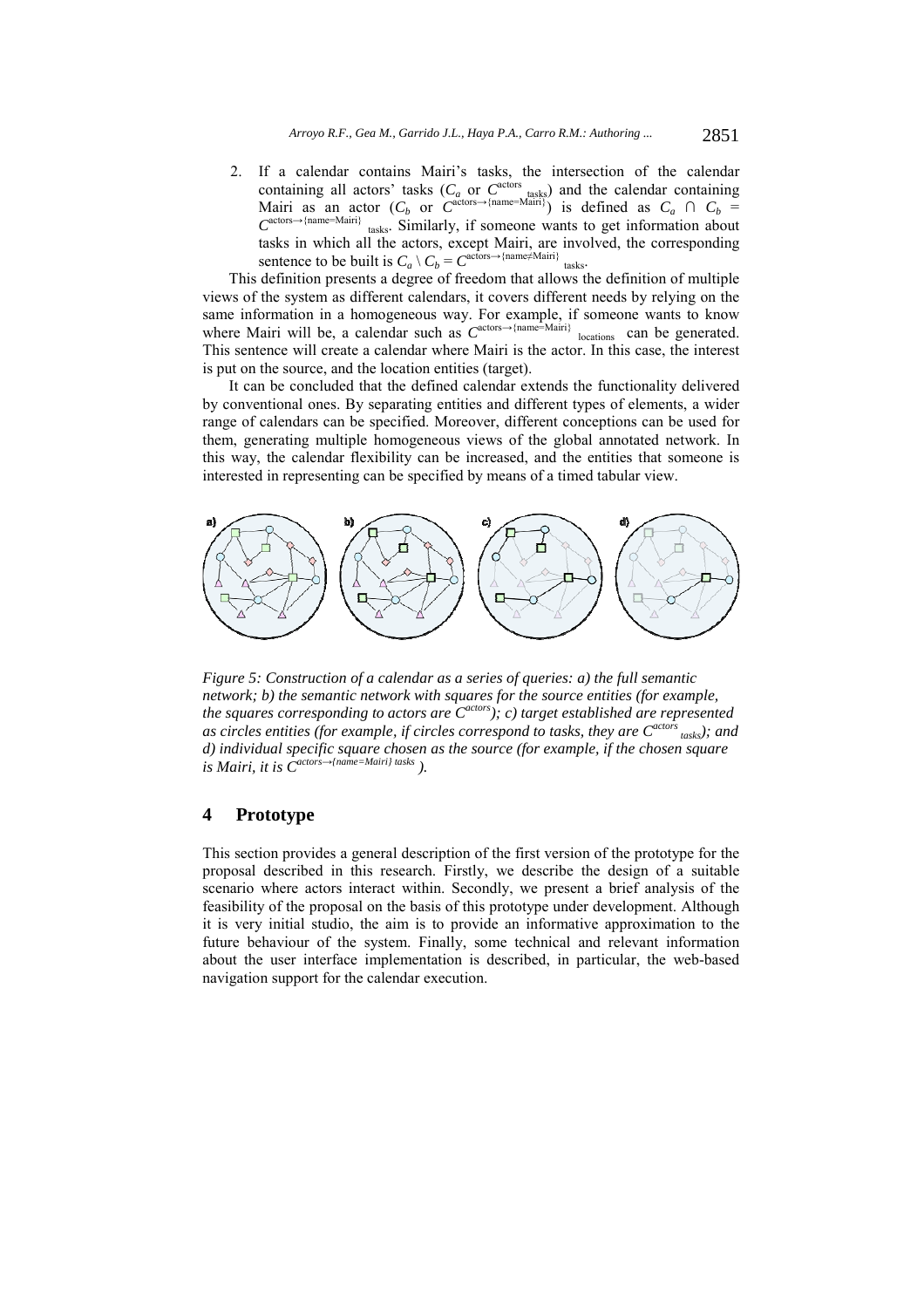#### **4.1 The scenario: an active lab**

First of all, our work has been based upon the creation of an active space where users can freely interact using smart technology and the underlying middleware layer to manage hardware devices.

In particular, an active space was deployed at Universidad Autónoma de Madrid. This active space consists of a laboratory [UCAT] composed by a set of heterogeneous devices [Arroyo et al. 06]. A distributed blackboard architecture [Haya et al. 04] using Java technology, ICE middleware and MySQL database, harmonizes the interaction between the components of this room. Besides, this model combines raw sensor (presence, temperature, luminosity, etc.) and actuators (relays, dimmable light, etc.) using EIB, Phidget and X10 bus connections. For the multimedia information flow (images, digital radio, ip-camera, etc.) an Ethernet network is used. Each device has access to the context blackboard through the corresponding network(s).

User's identity and location are provided by means of two different solutions. Both mechanisms provide location at room level. On one the hand, RFID technology is used. Each user is univocally identified with a smart card. Therefore, every time a user enters the smart space, a RFID antenna reads his identity and updates his/her location. On the other hand, user's personal computer is equipped with activity sensor that allows knowing if a user is in his/her office. Location changes are propagated to the semantic network, and consequently, the corresponding calendars are notified as well.

The laboratory has been used as a seminar room. Actuators can be used as mediators between calendar events and the corresponding actions in the real world. For example, the lecture beginning or ending can be easily transformed from the calendar model to a notification using resources such as a LCD or a lamp. Furthermore, as we have shown, data sensor, such as RFID tag, can be converted into semantic information. Temperature, humidity or lighting conditions are included into to the room hypermedia model easing the user to check the laboratory status before each session.

Beside domotic devices, the laboratory contains a size flat screen for slide presentations. An API accessible through the blackboard allows external applications to upload and control the slides. The same blackboard facilitates conflict resolution when two or more different applications are trying to access the same resource. In particular, this is applied to the slide controller. It is very straightforward to integrate new modules that interact with the environment resources. We have showed that developing several context-aware applications from access control to user interfaces [Haya et al. 04]. In this respect, and going back to the previous slide's example, the speaker can control the presentation via voice [Montoro et al. 04] or via a graphical interface. These slides themselves are hypermedia information that is tied to the semantic model when a new seminar event is created. Then, the slides will be automatically available at the beginning of the session, and can be downloaded from the hypermedia network by any of the participants.

The distributed repository is the basic support for the hypermedia network. Highlevel queries filter this information according to date/time constrains and task requirements. This layer is implemented as a Web Service using Python, XML and MySQL. The resulting query is sent to Calendar layer in a readable form.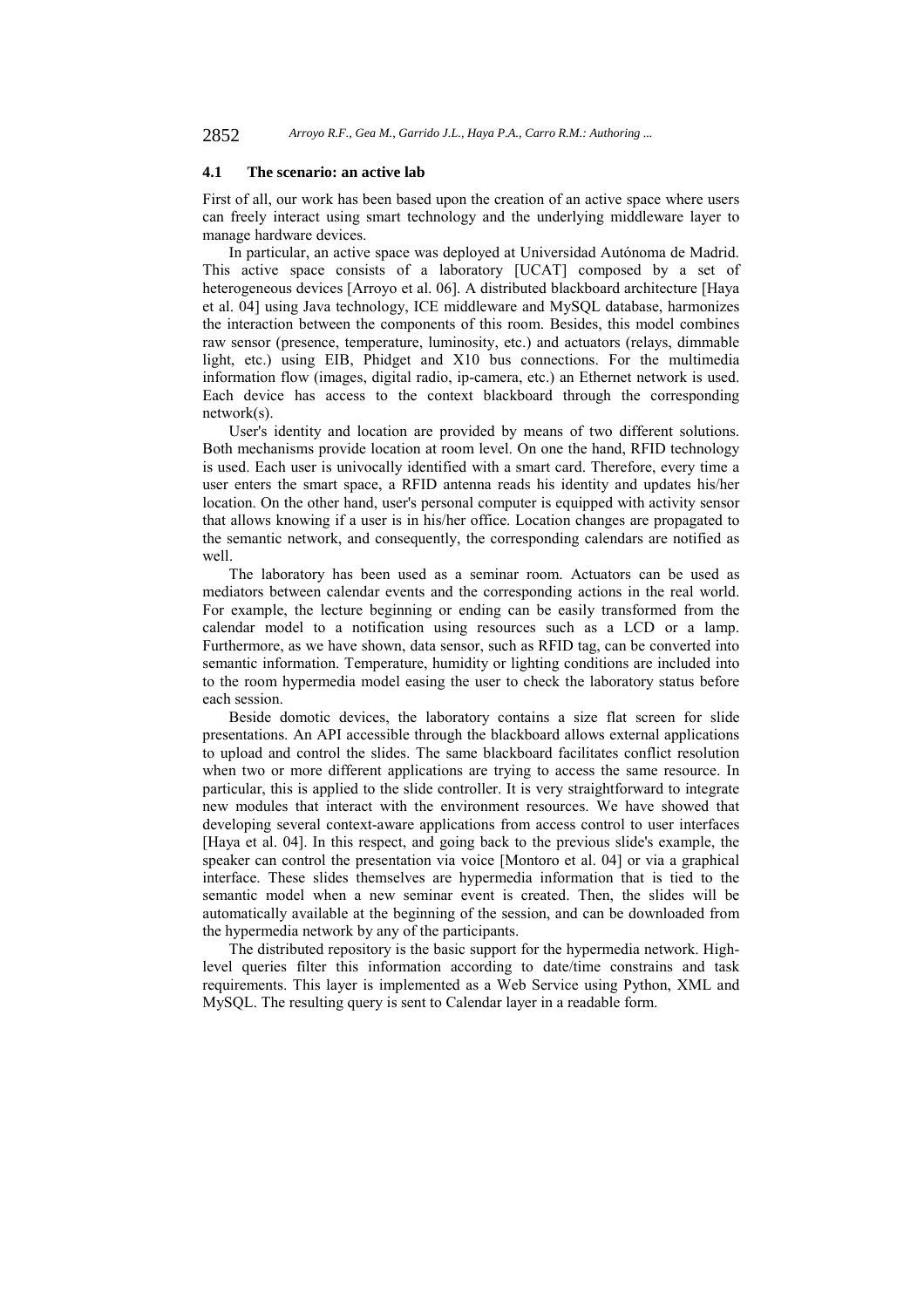#### **4.2 Feasibility studio**

An important issue is the performance measurement of adaptive techniques in active spaces. The problem arise when hundreds of events has to been processed (user in/out event, user's task, user's calendar) in real time prior to giving an appropriated feedback. Therefore, we have analysed the performance of high intensive semantic network traversal to find useful information for a social aware community. Below, we explain the relationships of a given task (*GiveClass* Task) with the underlying semantic model.

The detailed behaviour of the prototype is illustrated as follows. When the user adds a *GiveClass* task to the system, the system creates a new subactivity entity and the corresponding set of relationships between the new element and the existing ones. Figure 6 shows a scheme reflecting the alterations in the system. Note that every element has a strong interrelation with the rest of elements.



*Figure 6: New entity (in blue) and relations created after adding a GiveClass element to the system.* 

Navigation through the semantic network must be done every time a query is triggered. For class calendars, queries imply information retrieval since the timetable is shared by all the students attending to the same class. This metaquery implies a set of specific queries, for example:

- 1. Fetch all the actors playing the role student for a specific class
- 2. For every actor, fetch all his/her tasks between two dates
- 3. Add every task to a single calendar
- 4. Return the calendar

So, the number of DB queries will grow directly with time intervals and actors implied. As a simple analysis of scalability, we provide some time estimations for query executions. First of all, we define the available valid timetable as five days per week (from Monday to Friday) and from 8:00 to 22:00. For simulation purposes, we will assume that every subject has 6 hours of theory plus laboratory per week, and 4 groups per subject, with 70 students per group. Thus, we can estimate the number of subactivity elements and the number of actors, and the relations between them.

MySQL defines the numbers of disk seeking [MySQL] as log(row\_count) / log(index block length / 3  $\times$  2 / (index length + data pointer length)) + 1, being index block length usually 1.024 bytes, data pointer 4 bytes, and an index length of 4 bytes. This implies that we must attend to the number of queries and the size of tables. Performance will radically decrease if table index is greater than memory. The table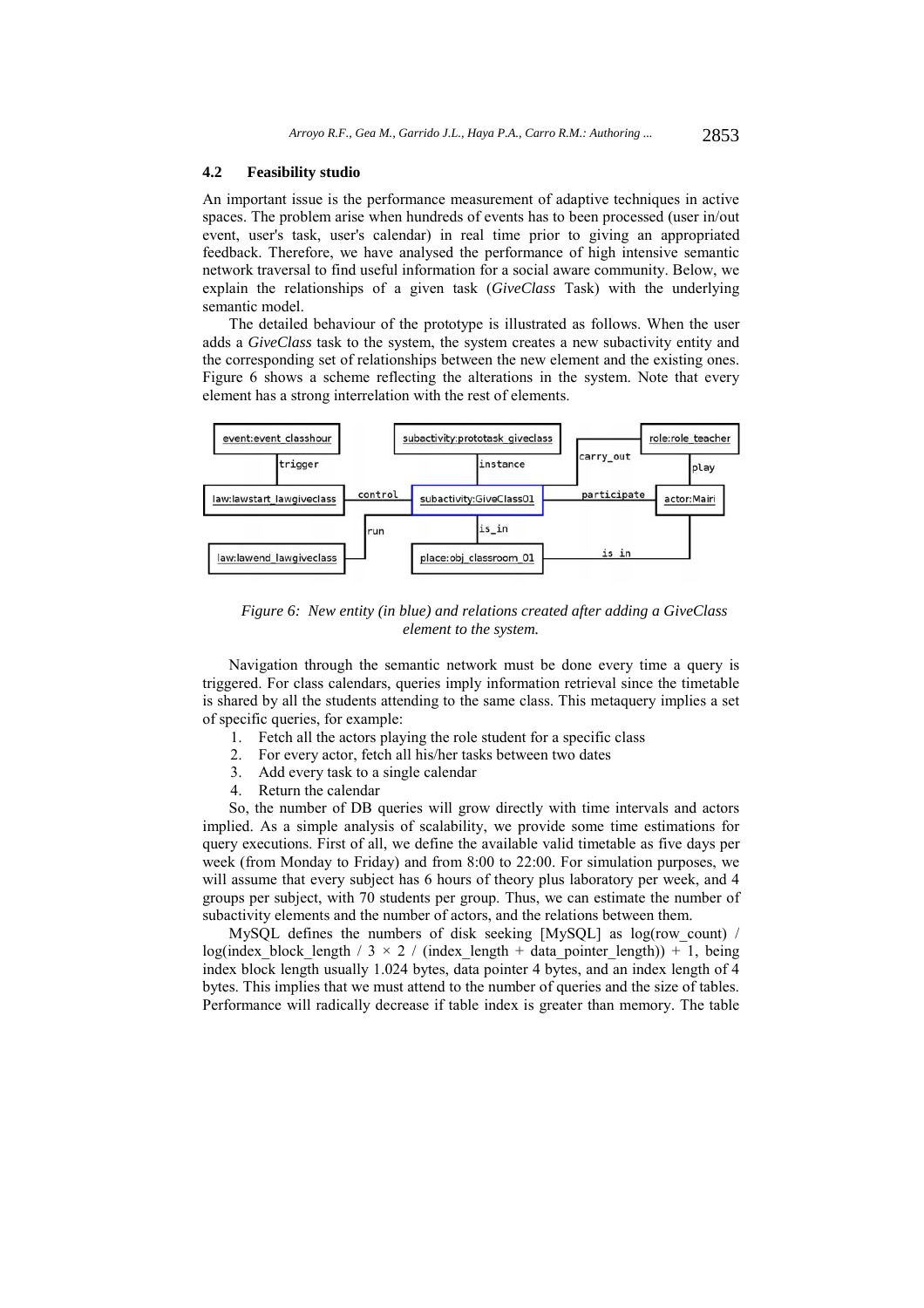| #subjects      | #row_count | #disk_seek | index_size | #relations |
|----------------|------------|------------|------------|------------|
|                | 29,592     | 3.32       | 0.34       | 29,568     |
| $\overline{2}$ | 118,320    | 3.63       | 1.35       | 118,272    |
| 3              | 266,184    | 3.81       | 3.05       | 266,112    |
| 4              | 473,184    | 3.94       | 5.42       | 473,088    |
| 5              | 739,320    | 4.04       | 8.46       | 739,200    |
| 6              | 1,064,592  | 4.12       | 12.18      | 1,064,448  |
| 7              | 1,449,000  | 4.19       | 16.58      | 1,448,832  |
| 8              | 1,892,544  | 4.25       | 21.66      | 1,892,352  |
| 9              | 2,395,224  | 4.30       | 27.41      | 2,395,008  |
| 10             | 2,957,040  | 4.35       | 33.84      | 2,956,800  |
| 11             | 3,577,992  | 4.39       | 40.95      | 3,577,728  |
| 12             | 4,258,080  | 4.43       | 48.73      | 4,257,792  |
| 13             | 4,997,304  | 4.47       | 57.19      | 4,996,992  |
| 14             | 5,795,664  | 4.50       | 66.33      | 5,795,328  |
| 15             | 6,653,160  | 4.53       | 76.14      | 6,652,800  |
| 16             | 7,569,792  | 4.56       | 86.63      | 7,569,408  |

index size can be calculated as row count  $\times$  8  $\times$  3/2, assuming a typical index buffer fill ratio of 2/3. Table 1 shows table rows, number of disk seeks and the table index size in Megabytes.

*Table 1: Growing of table rows, number of disk seeks, size index, and number of relations in function of number of subjects in the semantic network.* 

As the Table 1 shows, while the row count and table index grow up to 255 times, the disk seeks only increases 1,4 times, and the table index size remains lower than 128MB, which is not significant nowadays.

## **4.3 User interface**

Regarding the user interface, an initial prototype of the calendar view interface is being developed in Mozilla Firefox browser. The advantages of Mozilla are crosssourcing, cross-platform code, support for extensions and integration of different programming languages. Awareness is incorporated by using emerging toolbars (which can be opened and closed), added as a new information service transverse to any application running on the browser. Initially, two different bars have been defined: the *context bar* and the *radar bar*, as shown in Figure 8. The *context bar*, placed at the right side of the interface, is linked to the calendar, and provides access to constantly updated information reflecting the changes produced in real time. The interface shows a calendar that allows us to change the time interval to be considered, and three tabs to show related information: role and related-users location (users sharing a common task), activity, availability, and other relevant information (enabled communication channels, etc.) The second bar, the *radar-group bar*, is placed at the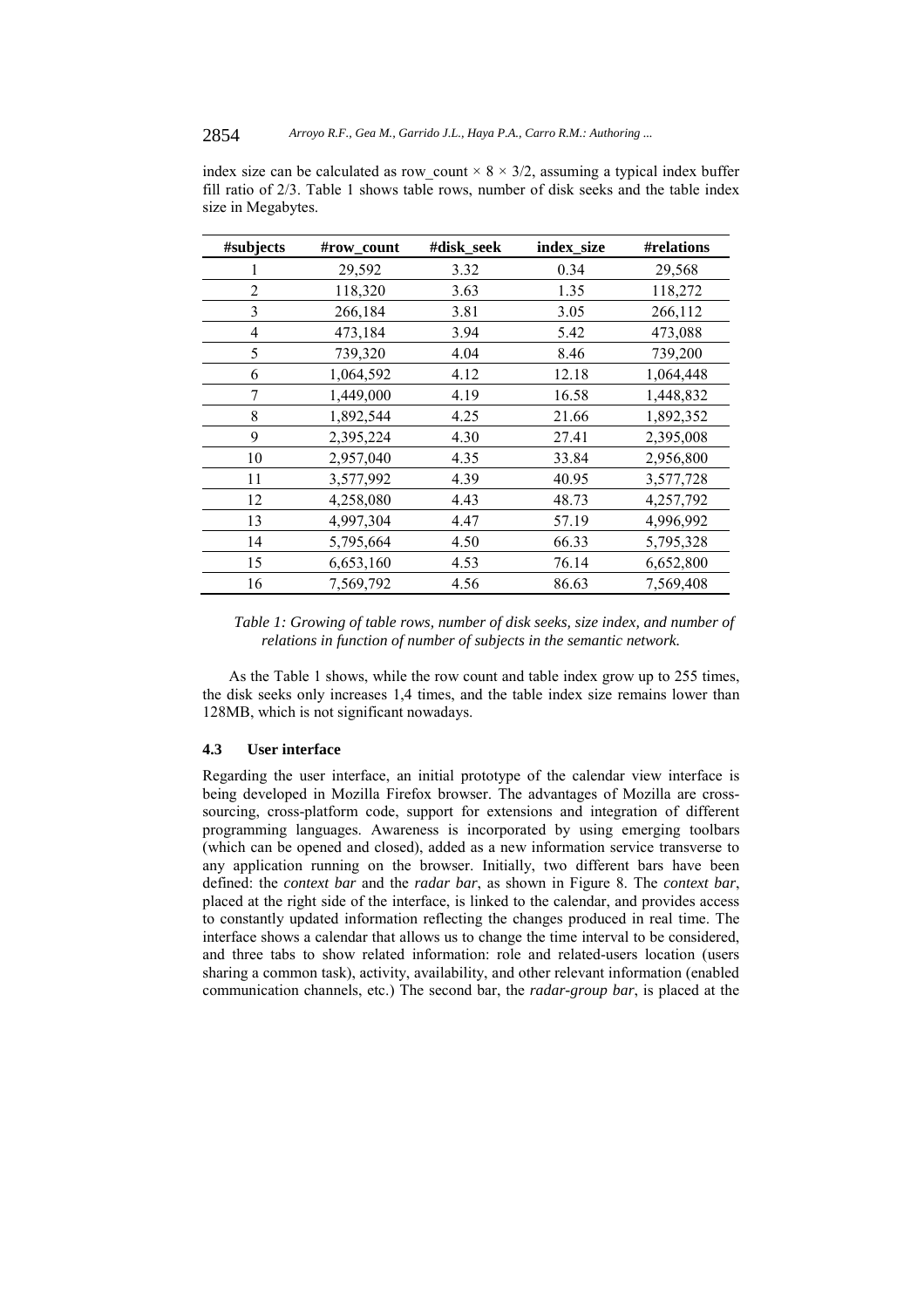bottom. This bar is responsible of the user awareness, showing the status of the users who one has common tasks with at a certain moment. The browser main area constitutes the place where the hypermedia information is shown.

| SWAD (Sistema Web de Apoyo a la Docencia) - Mozilla Firefox<br><u> - 181</u>                          |                                                                               |                                                |                                            |                                                                                 |                                    |  |  |  |
|-------------------------------------------------------------------------------------------------------|-------------------------------------------------------------------------------|------------------------------------------------|--------------------------------------------|---------------------------------------------------------------------------------|------------------------------------|--|--|--|
| Archivo<br>Editar<br>Ver                                                                              | Historial Marcadores Herramientas Ayuda                                       |                                                |                                            |                                                                                 |                                    |  |  |  |
|                                                                                                       | ص<br>https://swad.ugr.es/                                                     |                                                |                                            | $ G $ Google<br>$\mathbb{Q}_2$<br>$\triangleright$<br>$\boldsymbol{\mathrm{v}}$ | $Q$ .                              |  |  |  |
|                                                                                                       |                                                                               |                                                |                                            | $\sigma$<br>P                                                                   | 藤原<br>⊺⊷                           |  |  |  |
|                                                                                                       | Ing. Técnico en Informática (optativas)                                       |                                                |                                            | Group-Aware palette                                                             | G                                  |  |  |  |
| Diseño de Interfaces de Usuario<br>profesor: Miquel Gea Megías (ningún mensaje nuevo) R Cerrar sesión |                                                                               |                                                |                                            | Febrero 2007<br>Do Lu Ma Mi Ju Vi Sai                                           | Current Task:                      |  |  |  |
|                                                                                                       | A Asignatura V Evaluación M U U Suarios O Alensaies D Estadísticas D Personal |                                                | Conectados: 171                            | 2 <sup>3</sup><br>910<br>$\theta$<br>5<br>6<br>$\overline{7}$                   | Meeting                            |  |  |  |
| <b>Descripción</b>                                                                                    | $\circ$                                                                       |                                                | 2 de Dis. Interf<br>Miguel<br>œ            | 11 12 13 14 15 16 17<br>18 19 20 21 22 23 24                                    | <sup>●</sup> Pendina               |  |  |  |
|                                                                                                       | Descarga de archivos<br>Zona de descarga de Diseño de Interfaces de Usuario   |                                                | Gea Megias<br>Gerardo<br>9'54'<br>Gonzále. | 25 26 27 28                                                                     | <b>■ Running</b>                   |  |  |  |
| Calendario                                                                                            | (accesible sólo para lectura por profesores y alumnos de esta asignatura)     |                                                | <b>LIGR</b>                                | Users Tasks Options                                                             |                                    |  |  |  |
| Horario                                                                                               | Mostrar todos los archivos                                                    |                                                | Acceso identificado<br>Correo              | Show<br>Save<br>$\Delta$                                                        | Hide                               |  |  |  |
| <b>Programa</b><br>teoría                                                                             | descarga<br><b>E</b> <sup>1</sup> 0 General                                   | 15/11/06 09:44 4.0 KB<br>04/10/06 21:17 4,0 KB | <b>Biblioteca</b><br><b>Estudiantes</b>    |                                                                                 |                                    |  |  |  |
| <b>Co</b> Programa<br>O prácticas                                                                     | <b>E</b> Guias<br><b>El Java</b>                                              | 15/11/06 09:44 4.0 KB<br>01/12/06 13:08 4.0 KB | Informática y redes<br>Centros y dotos     | Miguel Gea                                                                      |                                    |  |  |  |
| <b>O</b> Descargas                                                                                    | œ.<br>Practicas<br><b>E</b> Programas                                         | 14/01/07 23:17 4.0 KB<br>15/11/06 01:24 4.0 KB | Acerca de SWAD                             | Loc: Room 30 (Free)                                                             |                                    |  |  |  |
| Administrar                                                                                           | <b>E</b> Seminarios                                                           | 17/01/07 13:22 4.0 KB                          |                                            |                                                                                 |                                    |  |  |  |
| descargas<br>Szona común                                                                              | <b>E</b> Temario                                                              | 17/01/07 11:17 4,0 KB                          |                                            | $\Box$ Jgarrido                                                                 |                                    |  |  |  |
| asignatura                                                                                            |                                                                               |                                                |                                            | Loc: Class 0.2 (Busy)                                                           |                                    |  |  |  |
| Bibliografia                                                                                          |                                                                               |                                                |                                            | <b>▽</b> Roberto                                                                |                                    |  |  |  |
| <b>OFAQ</b>                                                                                           |                                                                               |                                                |                                            |                                                                                 |                                    |  |  |  |
| <b>C</b> Fnlange                                                                                      |                                                                               |                                                | $\rightarrow$                              | New user                                                                        | New task                           |  |  |  |
| Radar-group for Meeting task                                                                          |                                                                               |                                                |                                            |                                                                                 | $\frac{786}{400}$<br>swad.ugr.es @ |  |  |  |
|                                                                                                       |                                                                               |                                                |                                            |                                                                                 |                                    |  |  |  |
|                                                                                                       |                                                                               |                                                |                                            |                                                                                 |                                    |  |  |  |
|                                                                                                       |                                                                               |                                                |                                            |                                                                                 |                                    |  |  |  |
|                                                                                                       |                                                                               |                                                |                                            |                                                                                 |                                    |  |  |  |
| Miguel Gea                                                                                            | Jaarrido<br>Roberto<br><b>E</b> Rosa                                          |                                                |                                            |                                                                                 |                                    |  |  |  |

*Figure 8: Snapshot of the calendar-based user interface: the group radar bar is shown at the bottom, whilst the context bar is shown on the right-hand side of the interface.* 

The user interface has been developed using XUL [Goodger et al. 01], a crossplatform graphical toolkit supporting XML and CSS. The hypermedia contents are rendered by the Web engine, Gecko. Communication with the semantic network is provided using the network component (Necko) and a simple cross-platform component model with multiple language bindings and IDL (XPCOM). This technology supports the Mozilla framework, which allows us to integrate the smart group-aware navigation system within the corresponding browser. The Gecko engine lets us to quickly show visual information, using XUL for GUI design. XML and CSS allow easy adaptability and customization. The Necko engine allows us to do network operations between layers, and the cross-platform component model facilitates specific language or platform independence.

# **5 Conclusions and Future Work**

This paper presents a social-aware approach on active spaces using a smart calendar metaphor. This approach connects context-aware information obtained from active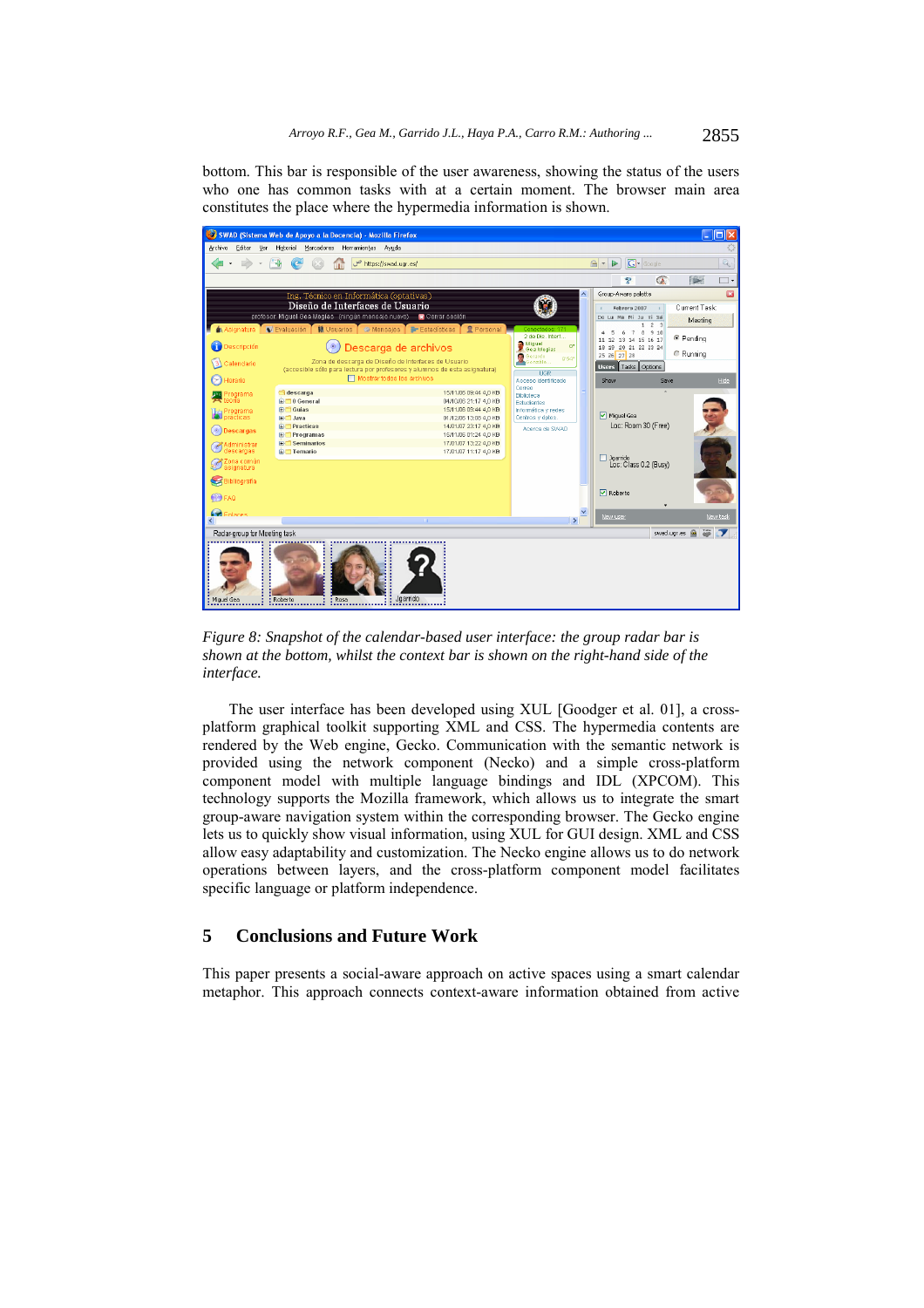spaces to a social task model, facilitating the management of these concepts as a natural extension of adaptive tasks on ubiquitous environments.

Regarding the representation of complex underlying information, hypermedia constitutes a user-friendly interface which can be adapted at runtime according to user needs. A relevant issue in this work is the tight mapping of physical world to a hypermedia model, helping in the creation of tasks enhancing smart social awareness, as it has been exemplified in the b-learning scenario described above. Physical world and relevant concepts (roles, tasks and artefacts) are mapped on a hypermedia model which is traversed by a calendar allowing changes in both directions.

This approach represents a promising issue to authoring group-aware and contextdependent scenarios. We are developing a prototype using the Mozilla framework, representing user tasks and context information about current activities as well as the status of users involved. This system automatically generates adapted hypermedia interfaces for each user according to the role played at each time, providing dynamic task scheduling and decision support. Navigation on the underlying hypermedia model provides social aware support connecting physical world with planned tasks, facilitating the coordination of different users doing collaborative activities from diverse locations though different devices. The system implementation is based on a portable and extensible framework.

Calendars turn out to be particularly useful for scheduling activities in complex environments in which different types of users, devices, activities and contexts produce changes that must be managed. The integration of the calendar metaphor with hypermedia models and semantic networks contributes to the creation of contextaware collaborative environments.

Additionally, the framework described in this paper might be particularly useful in assistive environments for people with disabilities, such children with autism. We are developing a prototype for aiding children with severe communication impairments. Children will schedule activities through the calendar interface. These activities could be location-sensible (classroom, home, playground…) and imply different actors (teacher, monitors, relatives…). Children's desires will be reflected on scheduled activities, and people will show the fulfilment of these desires through the progress and status of these activities.

Future work focuses on testing the system in a more extensive scenario that includes more dependencies and constrains. We plan to do a formal study with groups of teachers and students using the system, addressing usability and utility issues. The integration and synchronization of this model with other calendar systems (such as Google calendar or Sunbird) will also be explored, so that those calendars can be linked to physical entities. Another objective is to take the feasibility study a step further by considering other relevant non-functional requirements besides scalability, as mentioned in Section 2.3, in particular those of efficiency in the notification mechanisms and privacy.

#### **Acknowledgements**

This research has been partially supported by the Spanish Ministry of Science and Education, project TIN2007-64718.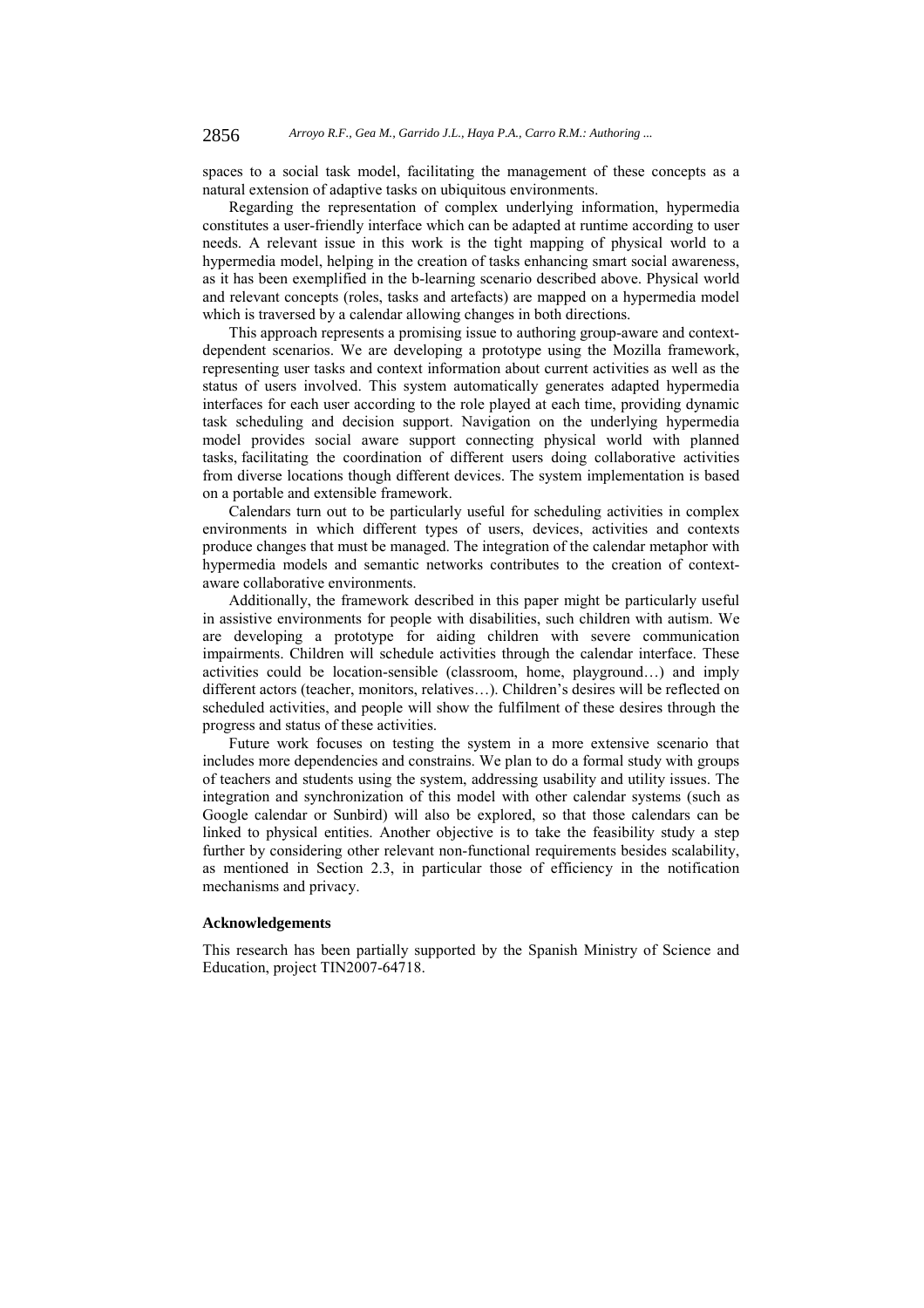## **References**

[Abowd 99] Abowd, G. D. : "Classroom 2000: An Experiment with the Instrumentation of a Living Educational Environment"; IBM Systems Journal, Special issue on Pervasive Computing, Vol. 38-4 (1999), 508-530.

[Andueza and Carro 06] Andueza, N., Carro. R.M.: "Supporting Configurable Alerting Services in Mobile Learning Environments"; Procs. of the 8th Intl. Symposium on Information and Communication Technologies applied to Education, vol. 1. Endorsed by: IEEE Technical Committee on Learning Technology (ISBN: 84-9773-302-9), October (2006), 326-333.

[Arroyo et al. 06] Arroyo, R. F., Gea, M., Garrido, J. L., Haya, P. A.: "A Task-Driven Design Model for Collaborative AmI Systems"; Thibaud Latour and Michaël Petit, editors, Procs. CAiSE'06 Workshops and Doctoral Consortium. Presses Universitaires de Namur. Workshop: UMICS'06. (2006), 969-983.

[Bardram and Hansen 04] Bardram, J. E., Hansen, T. R.: "The AWARE Architecture: Supporting Context Mediated Social Awareness"; Mobile Cooperation Procs. of the 2004 ACM conference on Computer Supported Cooperative Work. ACM Press (2004), 192-201.

[Beard et al. 90] Beard, D., Palaniappan, M., Humm, A., Banks, D., Nair, A., Shan, Y. : "A visual calendar for scheduling group meetings"; Procs. of the 1990 ACM Conference on Computer-Supported Cooperative Work (Los Angeles, CA, USA, October 07-10, 1990). ACM Press, New York (1990), 279-290.

[Boyle 03] Boyle, M.: "A Shared Vocabulary for Privacy"; in Workshop on Ubicomp Communities: Privacy as Boundary Negotiation. Held as part of the UBICOMP'2003 5th Intl. Conference on Ubiquitous Computing, Seattle, October 12, (2003).

[Brzozowski et al. 06] Brzozowski, M., Carattini,. K., Klemmer,. S. R., Mihelich,. P., Hu, J., Ng, A. Y.: "groupTime: preference based group scheduling"; SIGCHI conference on Human Factors in computing systems CHI '06 . ACM Press (2006), 1047-1056

[Diaper 02] Diaper, D.: "Scenarios and task analysis"; Interacting with Computers, Vol. 14-4 (2002), 379-395.

[Carro 99] Carro, R.M., Pulido, E., Rodríguez, P.: "Dynamic generation of adaptive internetbased courses". Journal of Network and Computer Applications, vol. 22. Academic Press. (1999), 249-257.

[Dourish and Bellotti 92] Dourish, P., Bellotti, V.: "Awareness and Coordination in Shared Workspaces"; Proc. CSCW'92, ACM Press. Toronto, Canada (1992), 107-114.

[Ducatel et al. 01] Ducatel, K., Bogdanowicz, M., Scapolo, F., Leitjen, J., Burgelman, J. C.; "Scenarios for Ambient Intelligence in 2010"; Tech. Report, Information Society Technologies Advisory Group (ISTAG), Inst. of Prospective Technological Studies (IPTS), (2001).

[Erickson and Kellogg 00] Erickson, T., Kellogg, W.A.: "Social translucence: an approach to designing systems that support social processes"; ACM Transactions on Computer-Human Interaction, 7, 1 (2000) 59-83.

[Garrido et al. 05] Garrido J.L., Gea, M., Rodríguez, M.L.: "Requirements Engineering in Cooperative Systems"; Requirements Engineering for Socio-Technical Systems. Chapter XIV. IDEA GROUP INC. USA (2005), 226-244.

[Goodger et al. 01] Goodger, B., Hickson, I., Hyatt, D., Waterson, C.: "XML User Interface Language (XUL) 1.0"; http://www.mozilla.org/projects/xul/xul.html